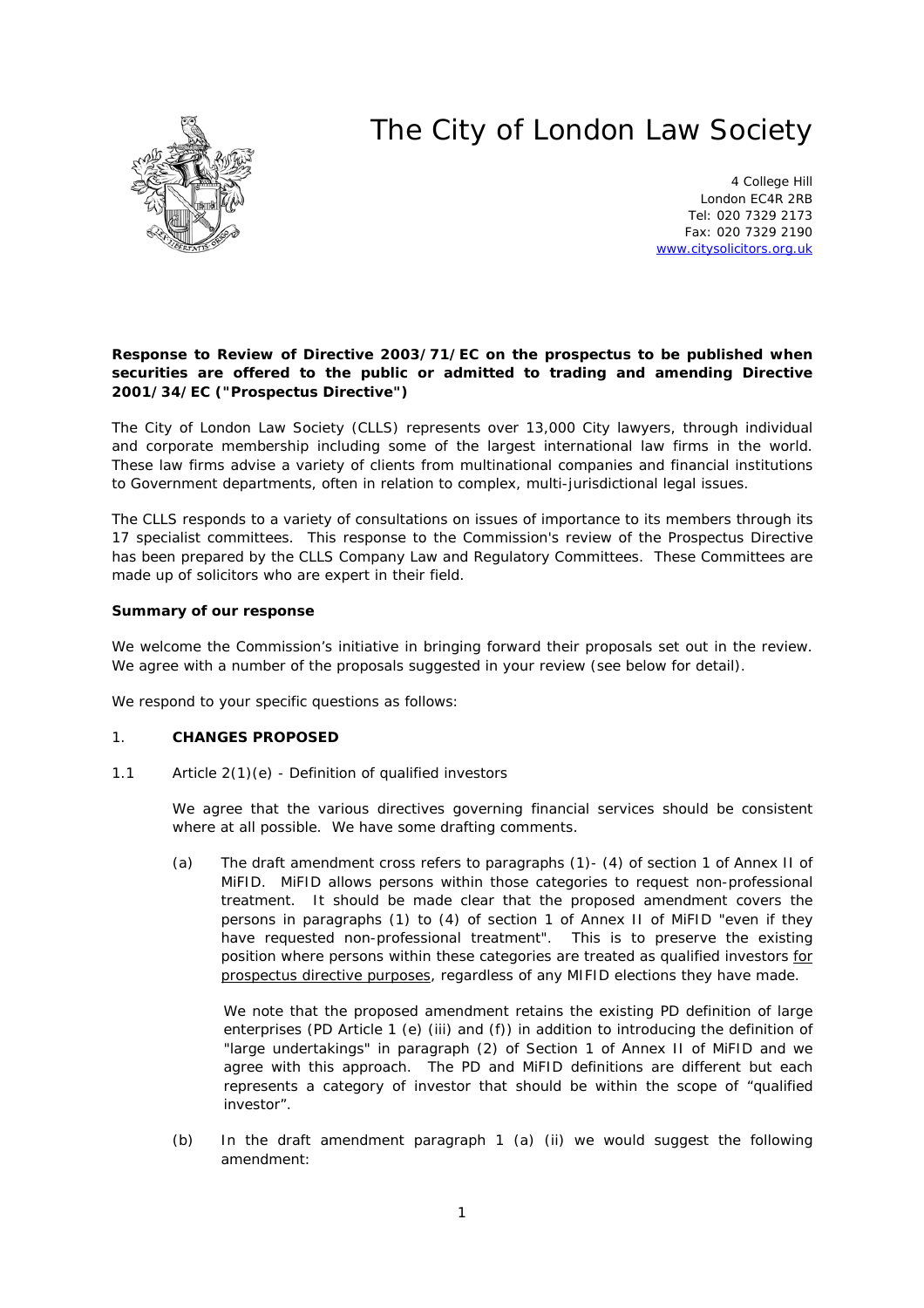### "(ii) in relation to a placement of securities by an intermediary that is an investment firm **(whether as principal or agent, for the issuer or seller)** ……".

### 1.2 *Article 3 – Exempt Offers*

The proposed amendment to Article 3(2), leaves the position of intermediaries acting in association with the issuer unclear because the wording in the draft amendment "subsequent resale… shall be regarded as a separate offer" means that this will be the case even where intermediaries are acting in association with the issuer. If the intention is that current CESR guidance continues to apply (we think it should) the amendment should make that clear.

We are aware that the International Capital Markets Association (ICMA) has also addressed the question of offers made after the admission of securities to trading and we suggest an exemption for *"an offer of securities that are already admitted to trading on a regulated market or equivalent market or any other market specified by the Home Member State, by a person other than the issuer of the securities or anyone acting in association with the issuer in respect of such an offer"*. We think that such a change would also be helpful.

## 1.3 *Article 4 – Exemptions for Employee Share Schemes*

We agree with the proposed extension of the exemption so that issuers who are not listed on a regulated market can offer shares to employees without needing to prepare a prospectus. We note, however, that the drafting provided refers to a document being made available to employees which contains information on the number and nature of the securities and the reasons for and details of the offer. Paragraph 3.3 (last sentence) suggests that the current CESR work on a short-form disclosure regime might be a suitable reference point, however, our view is that this information would be too onerous. The information documents which are prepared to comply with the exemptions set out in Articles 4(1)(e) are drafted in compliance with the CESR Guidance (CESR's Recommendations for the consistent implementation of the European Commission Regulation on Prospectuses no. 809/2004 CESR/05-0546). We understand that this works well and do not see the need for further information to be included and for the document to become similar to a prospectus.

In some Member States, employee share schemes are in favour of existing or former directors or employees, **their families or employee share trusts**. We suggest that these words should be added here and (also in Article 3.2).

#### 1.4 *Article 10 – Information*

We agree that Article 10 should be deleted but we note that there is a cross-reference in Article 9(4). We suggest that the relevant sentence should stop after the word "updated" and that the words "in accordance with Article 10(1)" should be deleted.

#### 1.5 *Article 16 – Supplement to the prospectus*

We agree that the technical issues referred to in the first question should be left to Level 3. We also agree that the time period during which the right of withdrawal is relevant should be harmonised across Member States, however, we do not think that the proposed formalisation of "at least two working days" achieves this. We therefore suggest that the time period should be set at "two working days" i.e. delete "at least" in the draft amendment.

An alternative approach that would allow certainty would be to provide for the period to be determined by the Home Member State.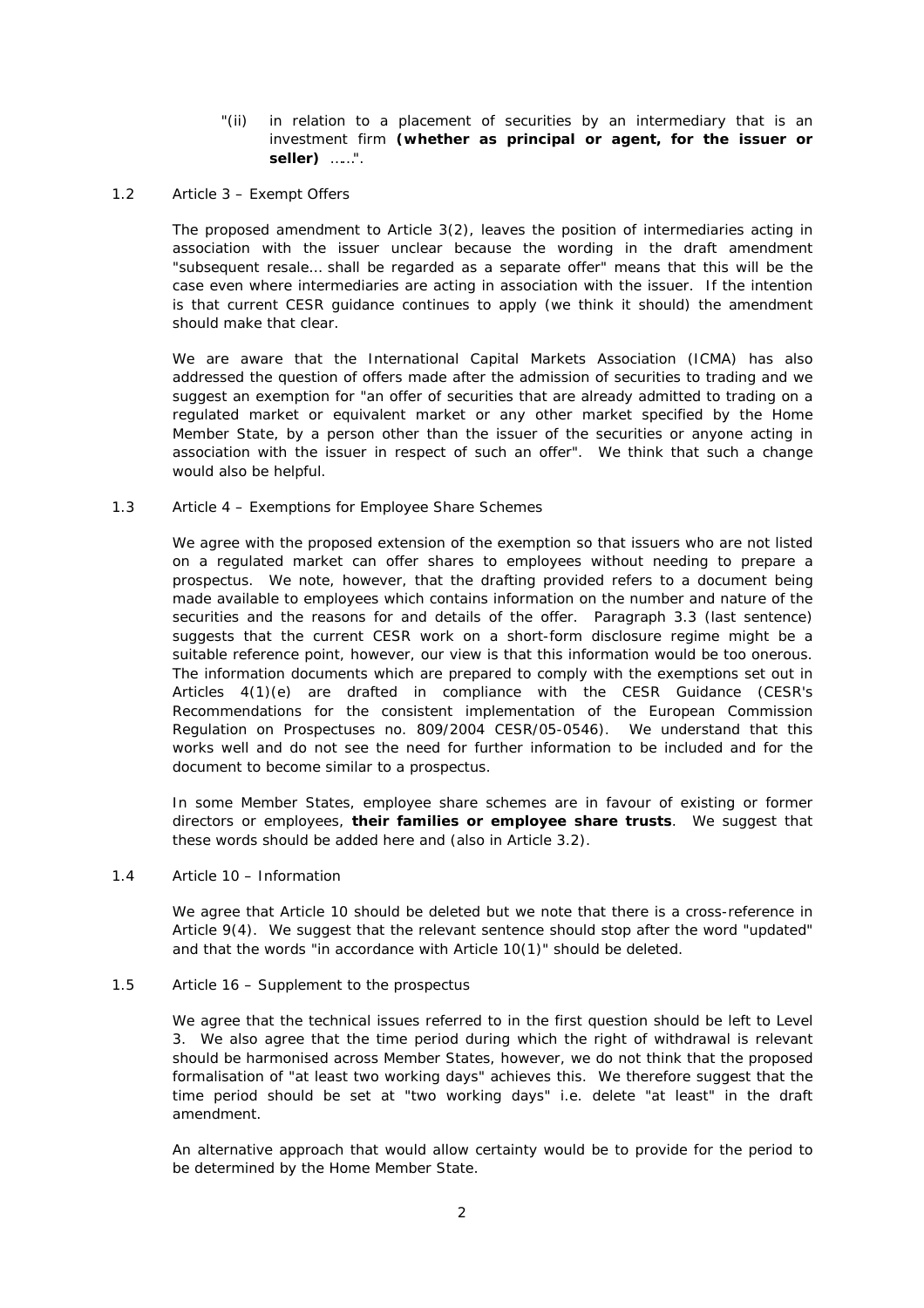### 1.6 *Modification of thresholds*

We do not have any views on this.

## 2. **OTHER ISSUES IDENTIFIED**

## 2.1 *Disclosure obligations: the prospectus and its summary*

In our experience, the 2,500 word summary achieves its aim of requiring issuers to produce a concise extract of key issues from the prospectus. Whilst there were initial problems after 1 July 2005 as market participants adjusted to the new approach, we believe that the concept of the summary is now well established and that the problems posed by the word limit have now disappeared. We would therefore suggest that the summary and the 2,500 word limit be retained.

#### 2.2 *Disclosure obligations for retail products*

We do not have any views on this.

## 2.3 *Disclosure obligations for small quoted companies*

While we understand the concern that production of a prospectus complying with the PD may be unduly burdensome for small companies we are concerned that small companies are likely to be more risky investments than larger companies. We would therefore support an increase in the threshold (which takes the offer outside the scope of the Directive and makes it subject to Member State regulation). We do not see any justification for the second proposed solution, which would leave the investor in the smaller (and potentially more risky) quoted company without the protection of full prospectus disclosure.

## 2.4 *Disclosure requirements and Government Guarantee schemes*

We do not have any views on this.

2.5 *Rights issues*

We generally support the views of the Rights Issue Review Group report published in the United Kingdom in November 2008. This report proposed a shortened prospectus for a rights issue, and set out at Appendix E suggestions as to content requirement. We believe this change would be of significant benefit to issuers in reducing the amount of time required to prepare and obtain approval for the prospectus. We believe this change is consistent with the investor protection objectives of the Prospectus Directive:

- the exemption should apply to offers to existing shareholders of the issuer; such shareholders have made a decision to invest in the issuer based on such information as was available publicly at the time and the information now required is that which would justify a further investment, taking into account information supplied to them as a shareholder;
- the exemption should apply to the admission to trading of issuers already listed; the continuous disclosure regime mandated by the Market Abuse Directive means that sufficient information would be publicly available for secondary trading (and the decision to participate in the rights issue or open offer is not materially different from the decision to purchase shares in the market.

In any event, we consider it desirable that the PD be amended to clarify whether a nontradable rights offer is an offer to the public, even when (if the offer is accepted) the shares allotted are listed on a regulated market, as we understand interpretation of this differs across member states.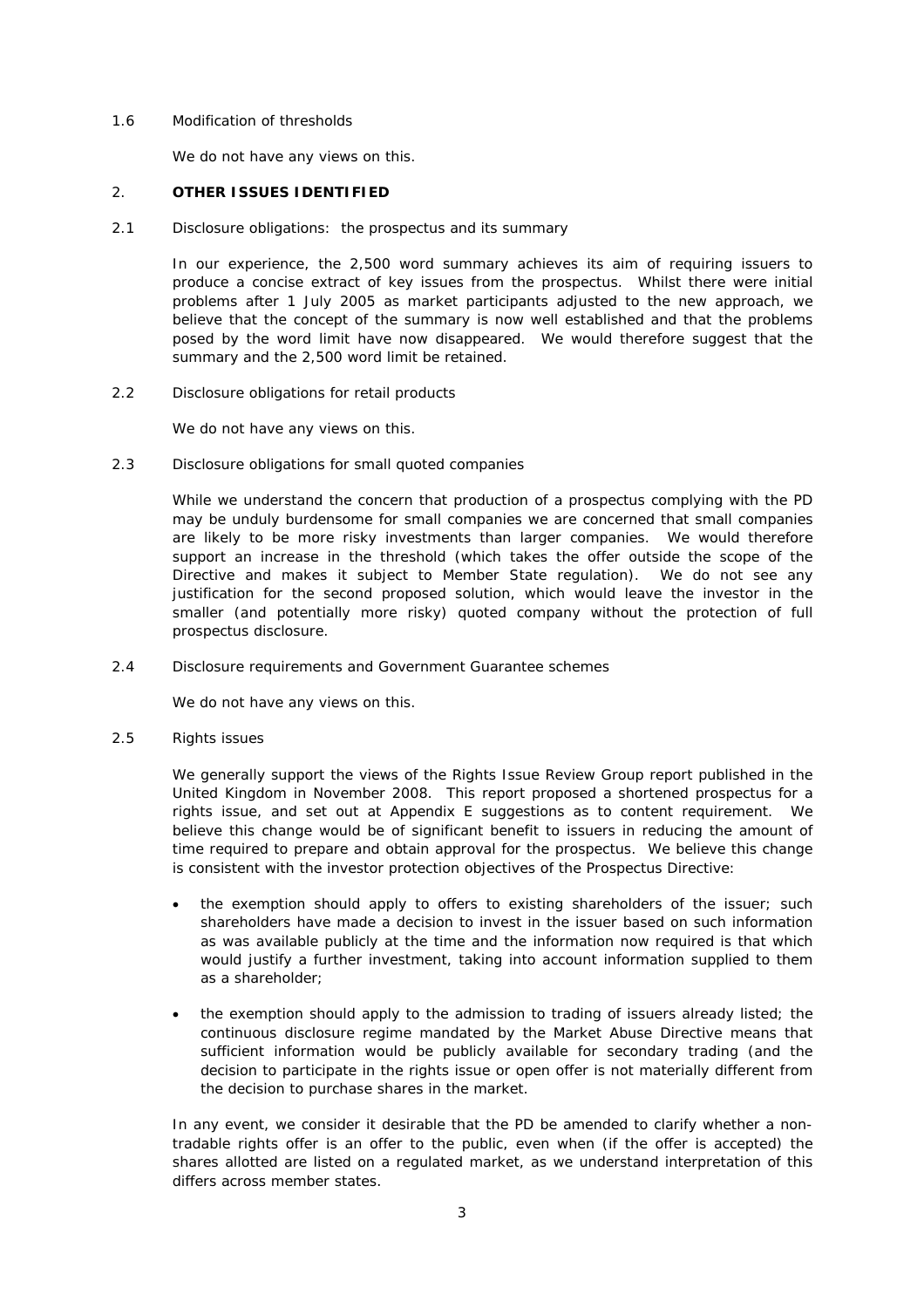# 2.6 *Article 2(1)(d) – Definition of offer of securities to the public*

We agree that a legislative amendment to the Directive to amend the definition of "offer to the public" is not required.

#### 2.7 *Liability*

We agree with the analysis set out in this paragraph. There are divergent liability regimes across Member States, however, in practice our members have not experienced prospectuses not being passported into particular jurisdictions because of fears of potential liability – this supports the analysis set out in your second paragraph. We therefore suggest that this issue is not addressed at the present time.

#### 2.8 *Equal treatment of shareholders*

We agree that the issue of equal treatment of shareholders should not be addressed by this review of the Prospectus Directive.

## 3. **OTHER ISSUES**

Our members have raised a number of issues not covered by the review which we believe merit attention from the Commission.

#### 3.1 *Article 14 – Publication of the prospectus*

We note that the aim of this review is "to simplify and reduce administrative burden". In our experience, the requirements of Article 14(2)(b) and (c) add administrative burden to transactions by the inclusion of the word "and" in the fourth line of (b) and the first line of (c). We believe that "and" should be replaced by "or" so that in the case of (b) publication is achieved either by being made available at the offices of the market on which the securities are being admitted to trading or at the registered office of the issuer or at the offices of the financial intermediaries. In the case of (c) publication would be achieved by publication electronically on the issuer's website or on the website of the financial intermediary.

## 3.2 *Dividend Re-investment Plans (DRIPs)*

Article 4(1)(d) provides an exemption from the requirement to publish a prospectus for scrip dividends. We think it would be helpful for it to be made clearer that the exemption extends to other similar schemes for the payment of dividends through shares, for example dividend re-investment plans where either (i) cash amounts in respect of dividends are applied in the acquisition of existing shares; or (ii) cash amounts in respect of dividends are applied in subscribing new shares.

We support the Securities Industry and Financial Market Association's (SIFMA) request that the PD be clarified that exemptions in Article 4.1 and 3.2 and the Euro 2.5m exemption can each be used cumulatively with others in 4.1 or 3.2 (or Euro 2.5m) (and similarly amongst the exemptions in 4.2 and the Euro 2.5m exemption.

- 3.3 When determining the Home Member State and looking at the definition set out in Article 2.1(m)(iii), it is currently not clear whether an offer to the public covered by an exemption (for example, because made to employees or qualified persons) falls within the words "intended to be offered to the public for the first time". We suggest adding the words "(excluding situations not requiring the publication of a prospectus)" after the words "offered to the public" to make it clear that such an offer would not determine the Home Member State.
- 3.4 We support representations by ICMA and SIFMA relating to the need to simplify the passporting mechanism.